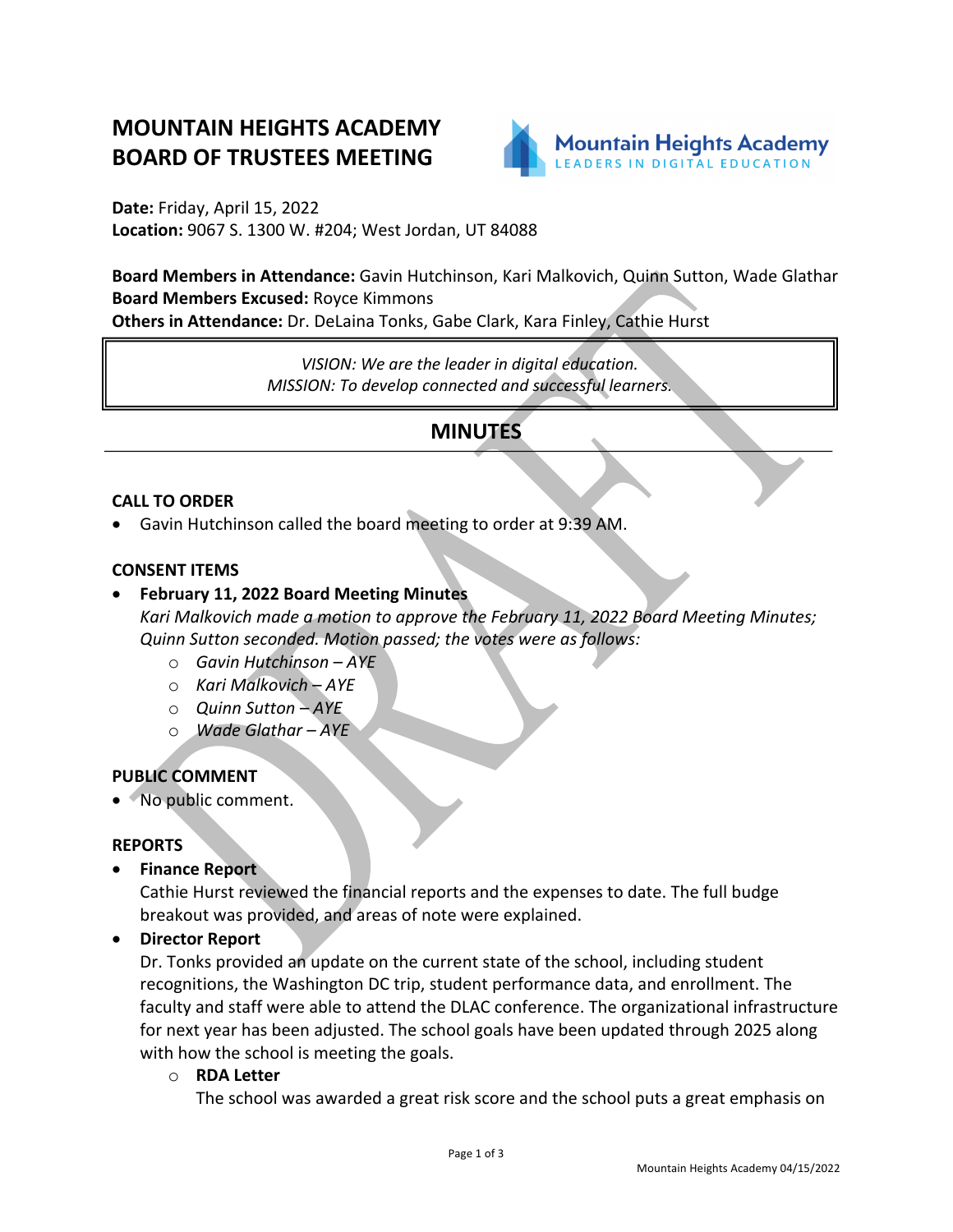serving students with disabilities. The indicators that were high are being evaluated and a testing committee has been formed to determine barriers and how the school can support testing.

#### **VOTING ITEMS**

### • **Teacher Salary Schedule**

A salary audit was conducted, and the proposal outlines the recommended salary schedules. The history of adjusting salaries was discussed.

*Kari Malkovich made a motion to approve the Teacher Salary Schedule; Quinn Sutton seconded. Motion passed; the votes were as follows:*

- o *Gavin Hutchinson – AYE*
- o *Kari Malkovich – AYE*
- o *Quinn Sutton – AYE*
- o *Wade Glathar – AYE*

## • **Achieve3000 Actively Learn**

The use of Actively Learn for dictation is helpful for teachers and students. *Wade Glathar made a motion to approve the Achieve3000 Actively Learn subscription expenses; Kari Malkovich seconded. Motion passed; the votes were as follows:*

- o *Gavin Hutchinson – AYE*
- o *Kari Malkovich – AYE*
- o *Quinn Sutton – AYE*
- o *Wade Glathar – AYE*

#### • **The Chariot Group Technology Purchase**

A study concluded the quality of the microphone helps with student information retention and to build teacher credibility. It is recommended to purchase high quality microphones for teachers to support learning.

*Quinn Sutton made a motion to approve the Chariot Group Technology Purchase of microphones; Wade Glathar seconded. Motion passed; the votes were as follows:*

- o *Gavin Hutchinson – AYE*
- o *Kari Malkovich – AYE*
- o *Quinn Sutton – AYE*
- o *Wade Glathar – AYE*

Quinn Sutton stated a potential conflict of interest with Logitech. The school will consider this further.

#### • **Amended LEA-Specific License Policy**

The changes to the policy include removing LEA-specific special education licenses. *Wade Glathar made a motion to approve the amended LEA-Specific License Policy; Kari Malkovich seconded. Motion passed; the votes were as follows:*

- o *Gavin Hutchinson – AYE*
- o *Kari Malkovich – AYE*
- o *Quinn Sutton – AYE*
- o *Wade Glathar – AYE*

#### • **Amended Procurement Policy**

The revisions update the procurement rules and laws and includes additional bid